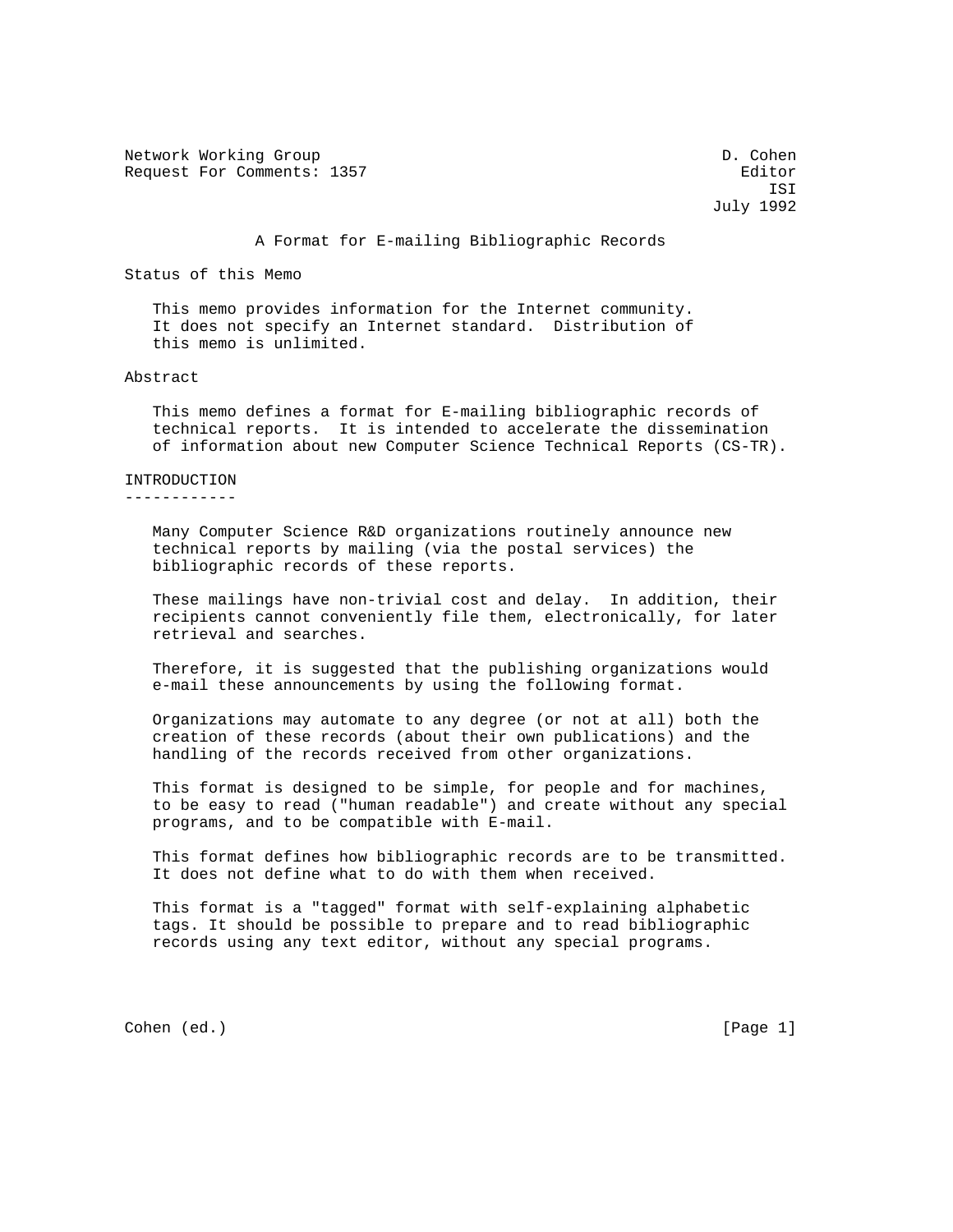This format was developed with considerable help and involvement of Computer Science and Library personnel from several organizations, including CMU, CNRI, Cornell, ISI, Meridian, MIT, Stanford, and UC. Key contributions were provided by Jerry Saltzer of MIT, and Larry Lannom of Meridian. The initial draft was prepared by Danny Cohen and Larry Miller of ISI.

 The use of this format is encouraged. There are no limitations on its use.

THE INFORMATION FIELDS ----------------------

The various fields should follow the format described below.

 <M> means Mandatory; a record without it is invalid. <O> means Optional.

The tags (aka Field-IDs) are shown in upper case.

 <M> BIB-VERSION of this bibliographic records format <M> ID <M> ENTRY date <O> ORGANIZATION <O> TITLE <O> TYPE <O> REVISION <O> AUTHOR <O> CORP-AUTHOR <O> CONTACT for the author(s) <O> DATE of publication <O> PAGES count <O> COPYRIGHT, permissions and disclaimers <O> RETRIEVAL information <O> CR-CATEGORY <O> PERIOD <O> SERIES <O> FUNDING organization(s) <O> MONITORING organization(s) <O> CONTRACT number(s) <O> GRANT number(s) <O> LANGUAGE name <O> NOTES <O> ABSTRACT <M> END

Cohen (ed.) [Page 2]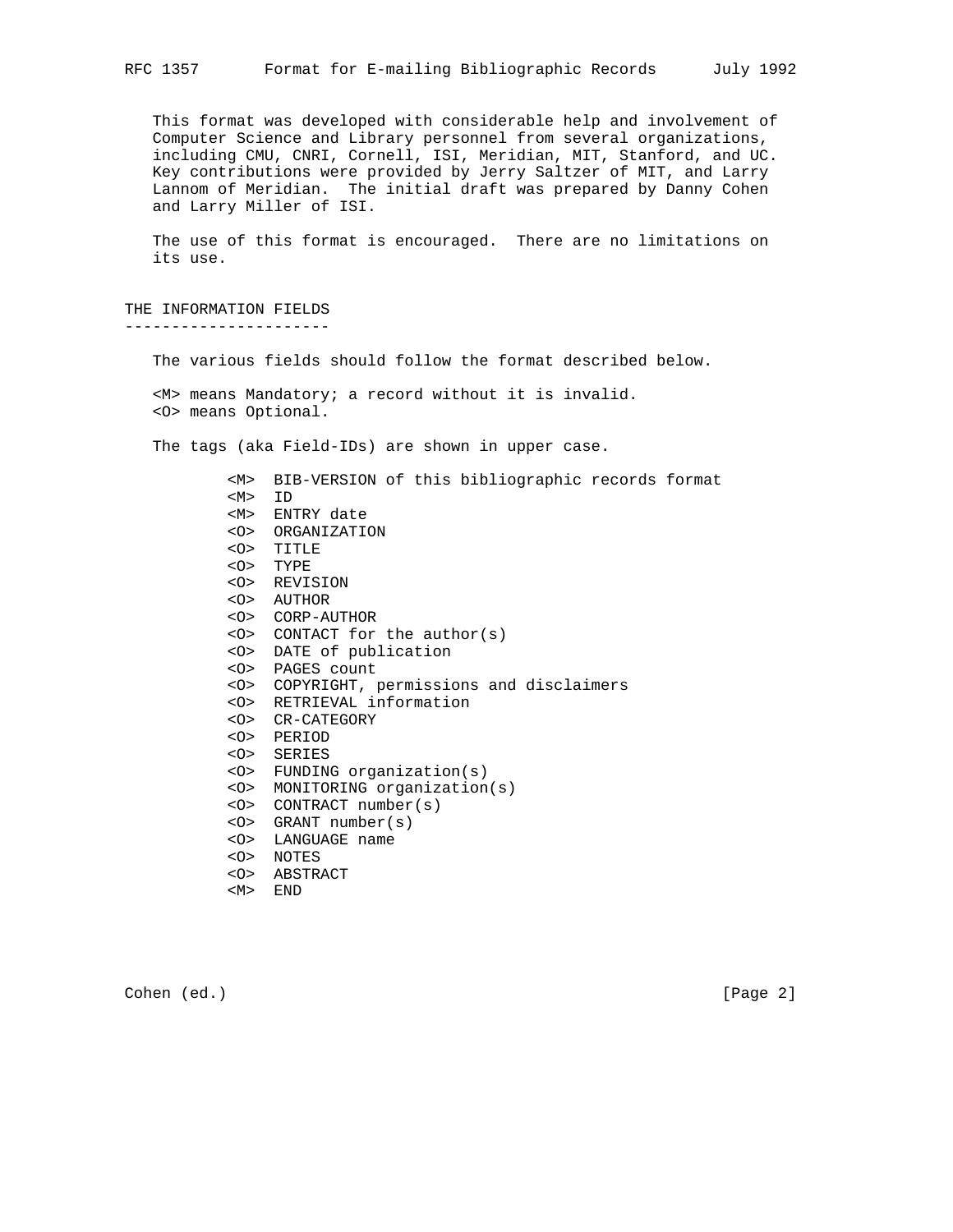META FORMAT -----------

- \* Keep It Simple.
- \* One bibliographic record for each publication, where a "publication" is whatever the publishing institution defines as such.
- \* A record contains several fields.
- \* Each field starts with its tag (aka the field-ID) which is a reserved identifier (containing no separators) at the beginning of a new line with or without spaces before it), followed by two colons ("::"), followed by the field data.
- \* Continuation lines: Lines are limited to 79 characters. When needed, fields may continue over several lines, with an implied space in between. In order to simplify the use no special marking is used to indicate continuation line. Hence, fields are terminated by a line that starts (apart from white space) with a word followed by two colons. Except for the "END::" that is terminated by the end of line.) For improved human readability it is suggested to start continuation lines with some spaces.
- \* Several fields are mandatory and must appear in the record. All fields (unless specifically not permitted to) may be in any order and may be repeated as needed (e.g., the AUTHOR field). The order of the repeated fields is always preserved.
- \* Only printable ASCII characters may be used. Hence, the permissible characters are ASCII codes 040 (Space) through 176(˜) and line breaks which are  $\012$  (LF) or  $\012\015$  (CRLF). Empty lines indicate paragraph break. \009 (tab) must be replaced by spaces before submission. This specifically forbids tabs, null characters, DEL, backspaces, etc. (i.e., if used, the record is invalid.)

 Throughout this document the word "publisher" means the publishing organization of a report (e.g., a university or a department thereof), not necessarily an organization authorized to issue ISBN numbers.

Cohen (ed.) [Page 3]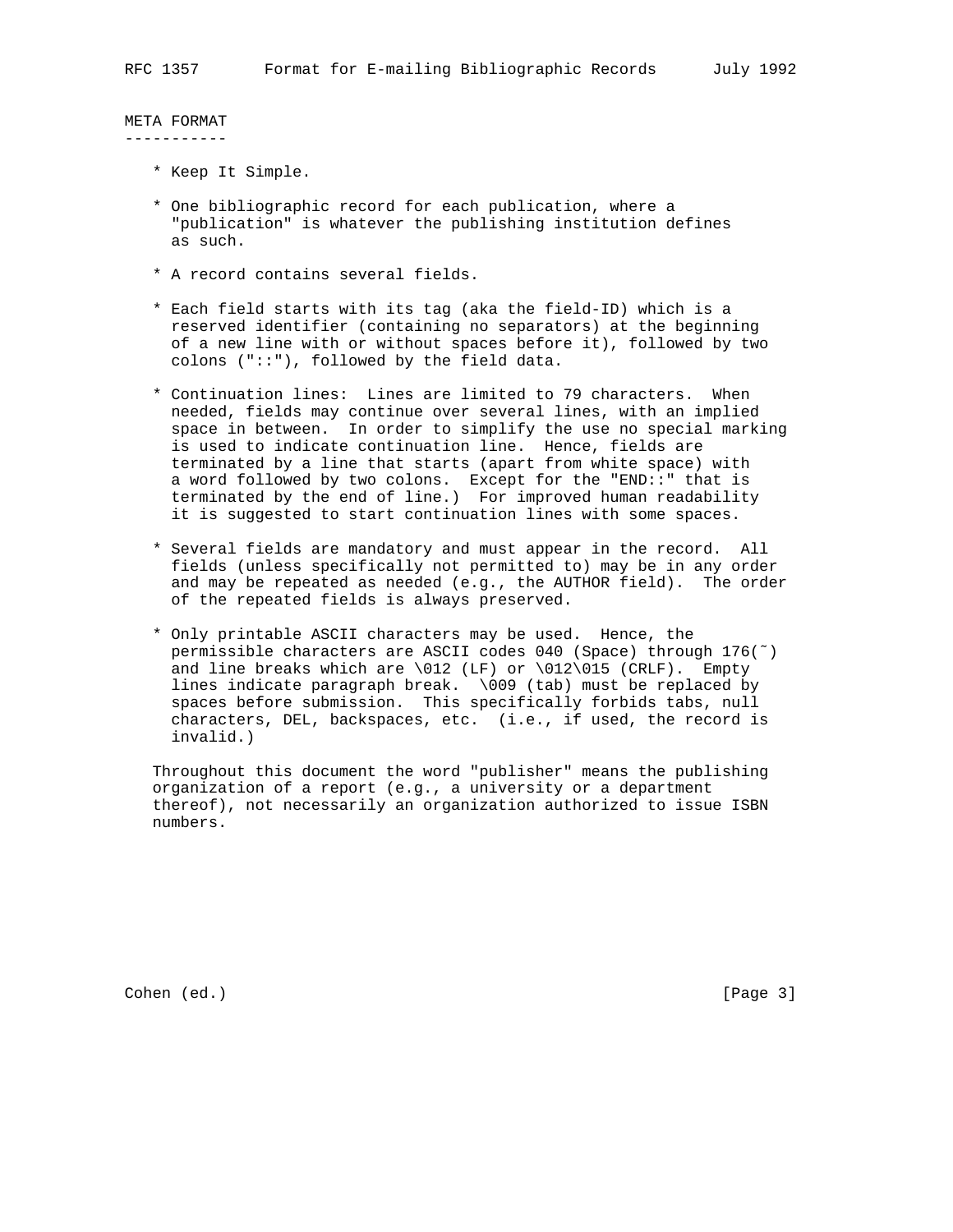## EXAMPLE

----------------------------------------------------------------------- BIB-VERSION:: CS-TR-v2.0 ID:: OUKS//CS-TR-91-123 ENTRY:: January 15, 1992 ORGANIZATION:: Oceanview University, Kansas, Computer Science TITLE:: The Computerization of Oceanview with High Speed Fiber Optics Communication TYPE:: Technical Report REVISION:: 2, FTP retrieval information added AUTHOR:: Finnegan, James A. CONTACT:: Prof. J. A. Finnegan, CS Dept, Oceanview Univ, Oceanview, KS 54321 Tel: 913-456-7890 <Finnegan@cs.ouks.edu> AUTHOR:: Pooh, Winnie The CONTACT:: 100 Aker Wood DATE:: December 1991 PAGES:: 48 COPYRIGHT:: Copyright for the report (c) 1991, by J. A. Finnegan. All rights reserved. Permission is granted for any academic use of the report. RETRIEVAL:: For full text with color pictures send a self-addressed stamped envelope to Prof. J. A. Finnegan, CS Dept, Oceanview University, Oceanview, KS 54321. RETRIEVAL:: ASCII available via FTP from JUPITER.CS.OUKS.EDU with the pathname PUBS/computerization.txt. Login with FTP, username ANONYMOUS and password GUEST. File size: 123,456 characters CR-CATEGORY:: D.0 CR-CATEGORY:: C.2.2 Computer Sys Org, Communication nets, Net Protocols SERIES:: Communication FUNDING:: FAS CONTRACT:: FAS-91-C-1234 MONITORING:: FNBO LANGUAGE:: English NOTES:: This report is the full version of the paper with the same title in IEEE Trans ASSP Dec 1976

## ABSTRACT::

Many alchemists in the country work on important fusion problems. All of them cooperate and interact with each other through the scientific literature. This scientific communication methodology has many advantages. Timeliness is not one of them.

END:: OUKS//CS-TR-91-123

---------------------------- End of Example -----------------------------

 For reference, the above example has about 1,750 characters (220 words) including about 250 characters (40 words) in the abstract.

Cohen (ed.) [Page 4]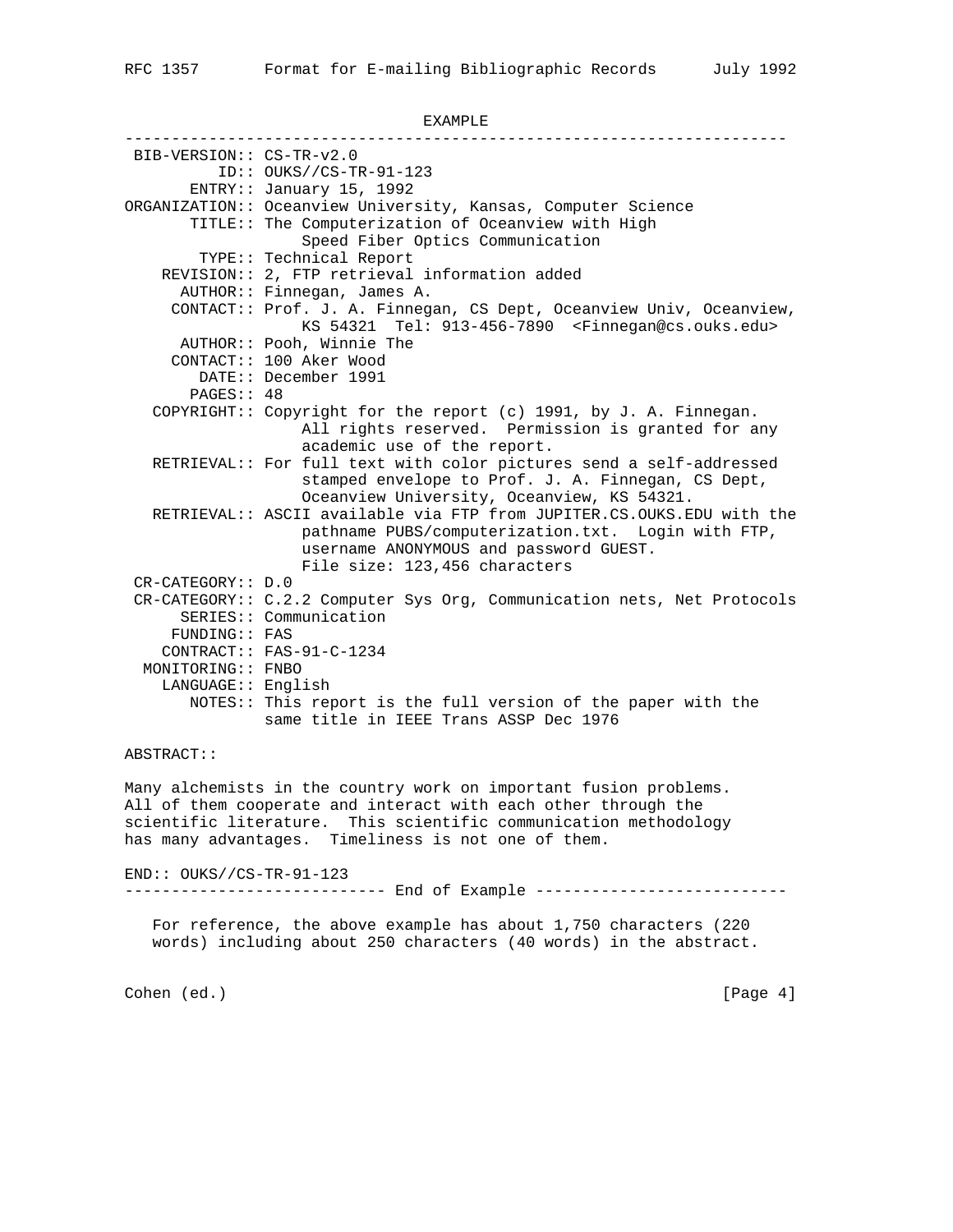THE ACTUAL FORMAT -----------------

> In the following double-quotes indicate complete strings. They are included only for grouping and are not expected to be used in the actual records.

> The term "Open Ended Format" in the following means arbitrary text.

 The BIB-VERSION, ID, ENTRY, and END field must appear as the first, second, third, and last fields, and may not be repeated in the record. All other fields may be repeated as needed.

BIB-VERSION (M) -- This is the first field of any record. It is a mandatory field. It identifies the version of the format used to create this bibliographic record.

> BIB-VERSIONs that start with the letter X (case independent) are considered experimental. Bib-records sent with such a BIB-VERSION should NOT be incorporated in the permanent database of the recipient.

Using this version of this format, this field is always:

Format: BIB-VERSION:: CS-TR-v2.0

ID (M) -- This is the second field of any record. It is also a mandatory field. Its format is "ID:: XXX//YYY", where XXX is the publisher-ID (the controlled symbol of the publisher) and YYY is the ID (e.g., report number) of the publication as assigned by the publisher. This ID is typically printed on the cover, and may contain slashes.

> The organization symbols "DUMMY" and "TEST" (case independent) and any organization symbol starting with <X> (case independent) are reserved for test records that should NOT be incorporated in the permanent database of the recipients.

Format: ID:: <publisher-ID>//<free-text>

Example: ID:: OUKS//CS-TR-91-123

 \*\*\*\* See the note at the end regarding the \*\*\*\* \*\*\*\* controlled symbols of the publishers \*\*\*\*\*

Cohen (ed.) [Page 5]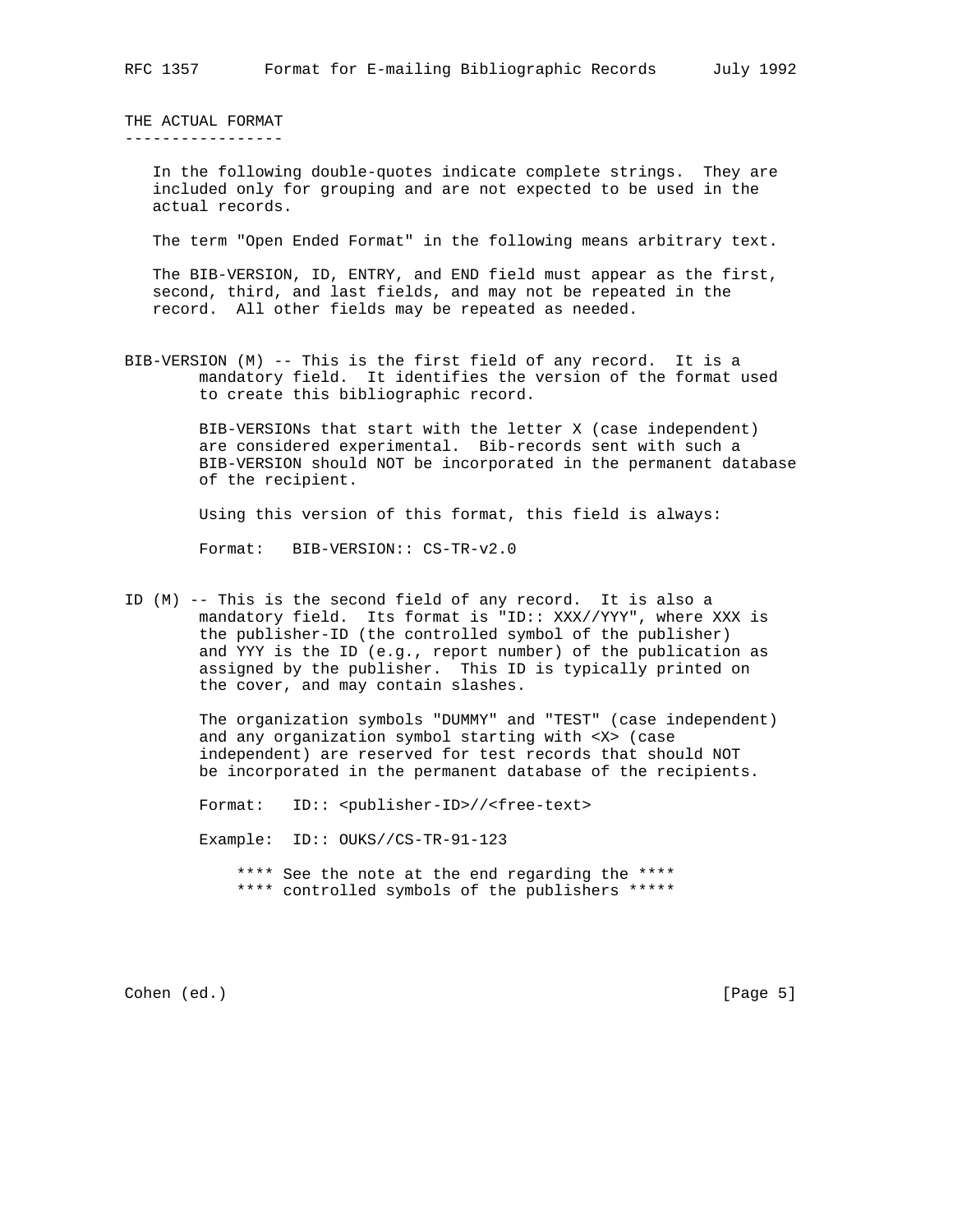ENTRY  $(M)$  -- This is a mandatory field. It is the date of creating this bibliographic record.

> The format for ENTRY date is "Month Day, Year". The month must be alphabetic (spelled out). The "Day" is a 1- or 2-digit number. The "Year" is a 4-digit number.

Format: ENTRY:: <date>

Example: ENTRY:: January 15, 1992

ORGANIZATION (O) -- It is the full name spelled out (no acronyms, please) of the publishing organization. The use of this name is controlled together with the controlled symbol of the publisher (as discussed above for the ID field).

> Avoid acronyms because there are many common acronyms, such as ISI and USC. Please provide it in ascending order, such as "X University, Y Department" (not "Y Department, X University").

Format: ORGANIZATION:: <free-text>

Example: ORGANIZATION:: Stanford University, Computer Science

TITLE (O) -- This is the title of the work as assigned by the author. This field should include the complete title with all the subtitles, if any.

> If the publication has no title (e.g., in withdrawal), a blank TITLE field should be included.

Format: TITLE:: <free-text>

 Example: TITLE:: The Computerization of Oceanview with High Speed Fiber Optics Communication

TYPE (O) -- Indicates the type of publication (summary, final project report, etc.) as assigned by the issuing organization.

Format: TYPE:: <free-text>

Example: TYPE:: Technical Report

Cohen (ed.) [Page 6]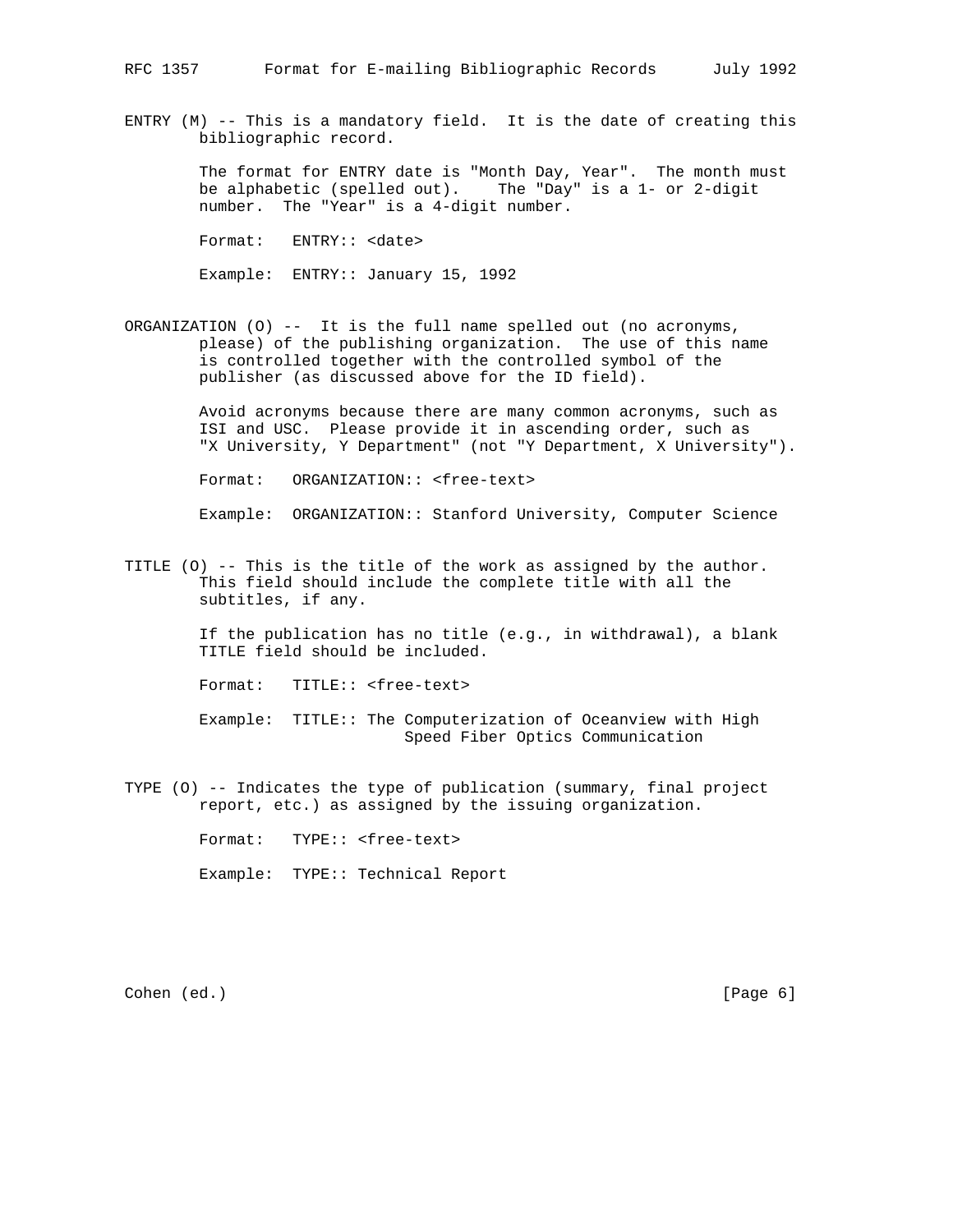REVISION (O) -- Indicates that the current bibliographic record is a revision of a previously issued record and is intended to replace it. Revision information consists of an integer followed by a comma, and by text in an open ended format. The revised bibliographic record should contain a complete record for the publication, not just a list of changes to the old record. The default assumption is that a record is not a revision (i.e., specify only if it is), with that integer being zero.

> The first token in this field is an integer revision number. Higher numbers indicate later revisions. Use the text to describe the revision. Reasons to send out a revised record include an error in the original, change in the retrieval information, or withdrawal (see below).

Format: REVISION:: N, <free-text>

Example: REVISION:: 2, FTP retrieval information added

 WITHDRAWING: A withdrawal of a record is a special case of revising it. Hence, the standard way to withdraw records is by sending a revision record with (at least) all the mandatory fields, and an optional explanation in the NOTES field.

 It is OK on withdrawal to eliminate the title, by not providing the TITLE field it or by providing it with no text (blank).

Example for withdrawing a bibliographic record::

 BIB-VERSION:: CS-TR-v2.0 ID:: OUKS//CS-TR-91-123 ENTRY:: January 25, 1992 ORGANIZATION:: Oceanview University, Kansas, Computer Science TITLE:: REVISION:: 4, withdrawn<br>NOTES:: Withdrawn, fo Withdrawn, found to be irrelevant END:: OUKS//CS-TR-91-123

> This new record will replace all the fields of the previous record for that publication. In this example it will eliminate the title, the retrieval information provided earlier, and not mention the authors.

Cohen (ed.) [Page 7]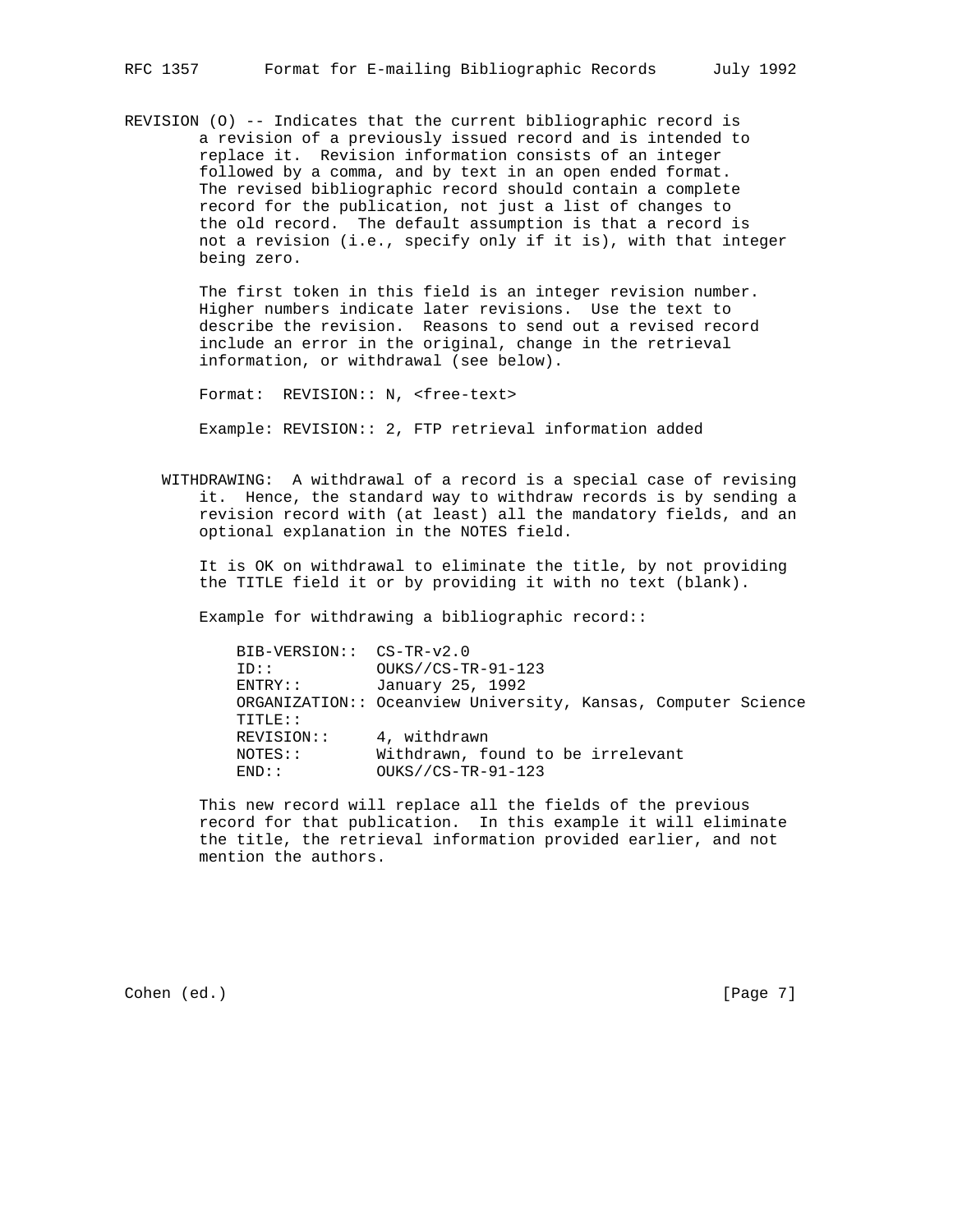AUTHOR (O) -- Personal names only. Normal last name first inversion. Editors should be listed here as well, identified with the usual "(ed.)" as shown below in the last example.

> If the report was not authored by a person (e.g., it was authored by a committee or a panel) use CORP-AUTHOR (see below) instead of AUTHOR.

 Multiple authors are entered by using multiple lines, each in the form of "AUTHOR:: <free-text>".

The system preserves the order of the authors.

Format: AUTHOR:: <free-text>

- Example: AUTHOR:: Finnegan, James A. AUTHOR:: Pooh, Winnie The AUTHOR:: Lastname, Firstname (ed.)
- CORP-AUTHOR (O) -- The corporate author (e.g., a committee or a panel) that authored the report, which may be different from the ORGANIZATION issuing the report.

 In entering the corporate name please omit initial "the" or "a". If it is really part of the name, please invert it.

Format: CORP-AUTHOR:: <free-text>

Example: CORP-AUTHOR:: Committee on long-range computing

CONTACT  $(0)$  -- The contact for the author $(s)$ . Open-ended, most likely E-mail and postal addresses.

> You may provide a CONTACT field for each author separately, or for all the AUTHOR fields.

 E-mail addresses should always be in "pointy brackets" (as in the example below).

Format: CONTACT:: <free-text>

 Example: CONTACT:: Prof. J. A. Finnegan, CS Dept, Oceanview Univ., Oceanview, Kansas, 54321 Tel: 913-456-7890 <Finnegan@cs.ouks.edu>

Cohen (ed.) [Page 8]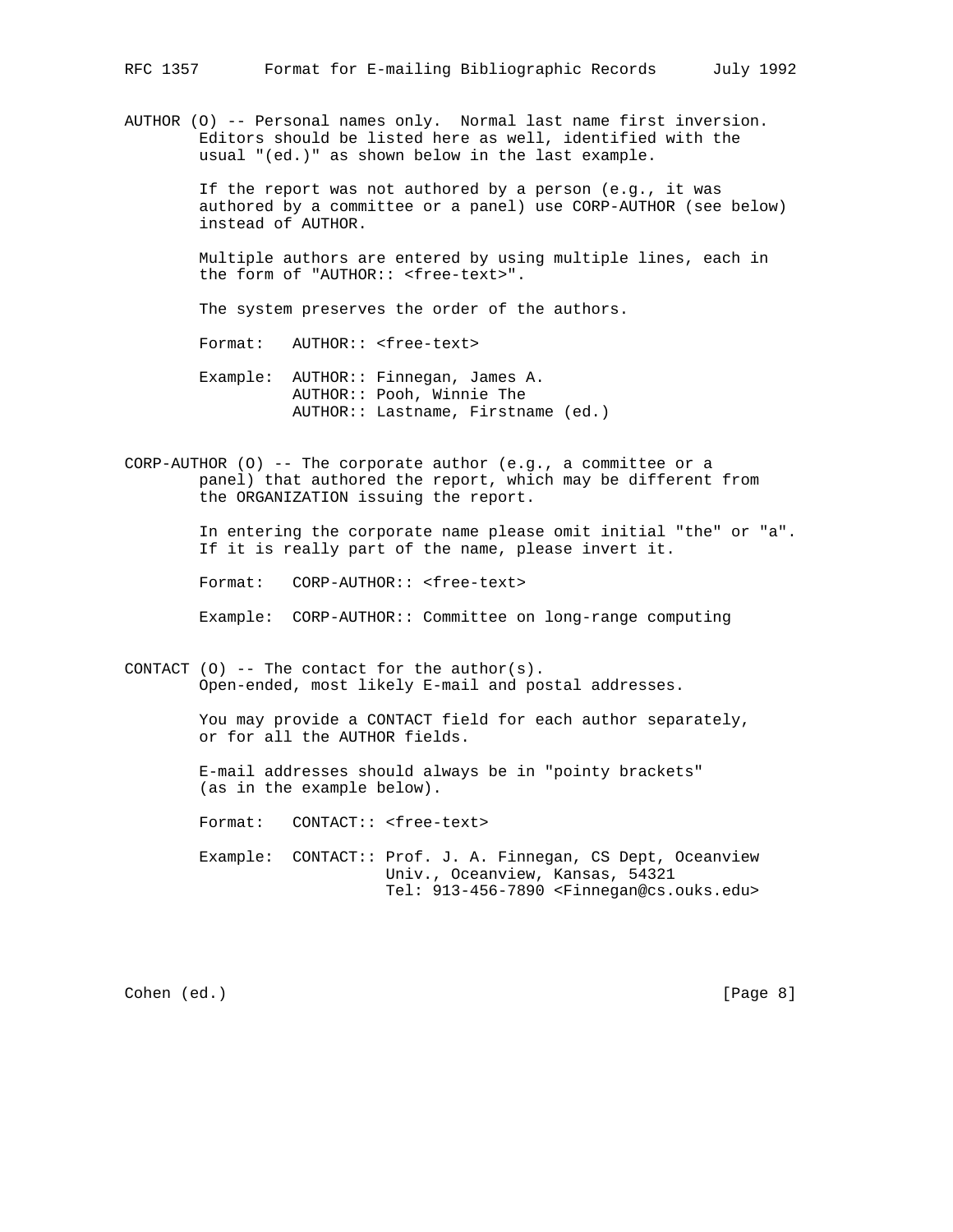DATE (O) -- The publication date. The formats are "Month Year" and "Month Day, Year". The month must be alphabetic (spelled out). The "Day" is a 1- or 2-digit number. The "Year" is a 4-digit number.

> Format: DATE:: <date> Example: DATE:: January 1992 Example: DATE:: January 15, 1992

PAGES (O) -- Total number of pages, without being too picky about it. Final numbered page is actually preferred, if it is a reasonable approximation to the total number of pages.

Format: PAGES:: <number>

Example: PAGES:: 48

COPYRIGHT (O) -- Copyright, permissions and disclaimers. Open ended format. The COPYRIGHT field applies to the cited report, rather than to the current bibliographic record. On advice of counsel it is suggested that you seek the advice of yours.

Format: COPYRIGHT:: <free-text>

- Example: COPYRIGHT:: Copyright for the report (c) 1991, by J. A. Finnegan. All rights reserved. Permission is granted for any academic use of the report.
- RETRIEVAL INFORMATION (O) -- Open-ended format describing how to get a copy of the full text. It may include anything from FTP instructions to a variety of files (e.g., ASCII, TeX, and PostScript) to "Send \$4.50 to ..." or "Send E-mail to <X@Y>".

 It is suggested to repeat this field for each retrieval option (e.g., one line for the FTP instructions to the ASCII version, and another for the PostScript version). When offering files like TeX all the related files (e.g., "\input mystyle") should be included. Please provide file sizes (in characters).

 Means are not defined yet for providing the information needed for automatic retrieval of files (such as via FTP). They are expected to be defined in the near future.

Cohen (ed.) [Page 9]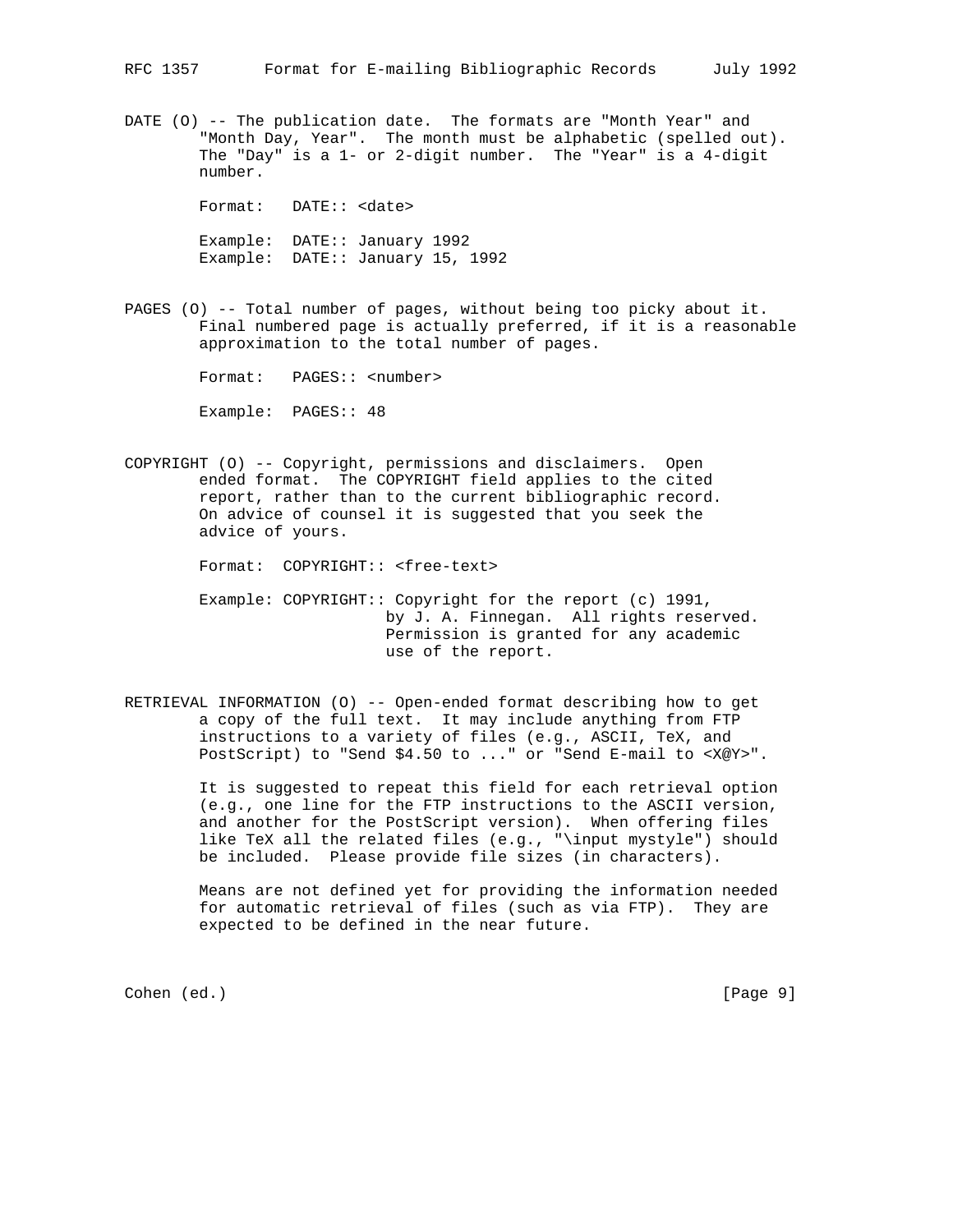No limitations are placed on the dissemination of the bibliographic records. If there are limitations on the dissemination of the publication, it should be protected by some means such as passwords. This format does not address this protection.

Format: RETRIEVAL:: <free-text>

 Example: RETRIEVAL:: For full text with color pictures send a self-addressed stamped envelope to Prof. J. A. Finnegan, CS Dept, Oceanview University, Oceanview, KS 54321. RETRIEVAL:: ASCII available via FTP from JUPITER.CS.OUKS.EDU with the pathname PUBS/computerization.txt. Login with FTP, username ANONYMOUS and password GUEST. File size: 123,456 characters

CR-CATEGORY (O) -- Specify the CR-category. The CR-category (the Computer Reviews Category) index (e.g., "B.3") should always be included, optionally followed by the name of that category. If the name is specified it should be fully specified with parent levels as needed to clarify it, as in the second example below. Use multiple lines for multiple categories.

> The January 1992 issue of CR has the full list of these categories, with a detailed discussion of the CR Classification System, and a full index. Typically the full index appears in every January issue, and the top two levels in every issue.

Format: CR-CATEGORY:: <free-text>

Example: CR-CATEGORY:: D.1

Example: CR-CATEGORY:: B.3 Hardware, Memory Structures

PERIOD (O) -- Time period covered (date range). Applicable primarily to progress reports, etc. Any format is acceptable, as long as the two dates are separated with " to " (the word "to" surrounded by spaces) and each date is in the format allowed for dates, as described above for the date field.

Format: PERIOD:: <date> to <date>

Example: PERIOD:: January 1990 to March 1990

Cohen (ed.) [Page 10]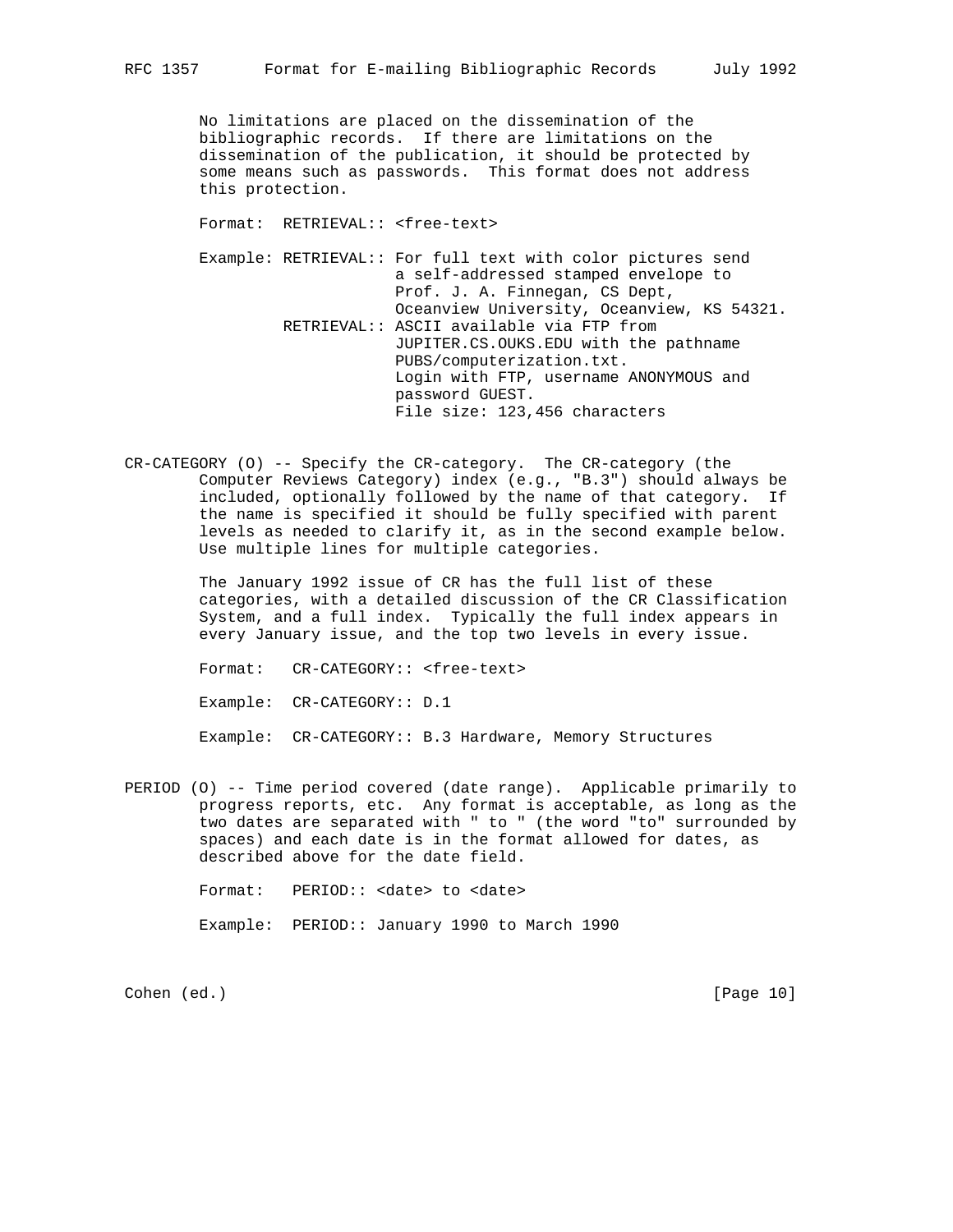SERIES (O) -- Series title, including volume number within series. Open-ended format, with producing institution strongly encouraged to be internally consistent.

Format: SERIES:: <free-text>

Example: SERIES:: Communication

FUNDING (0) -- The name(s) of the funding organization(s).

Format: FUNDING:: <free-text>

Example: FUNDING:: DARPA

MONITORING (O) -- The name(s) of the monitoring organization(s).

Format: MONITORING:: <free-text>

Example: MONITORING:: ONR

CONTRACT  $(0)$  -- The contract number(s).

Format: CONTRACT:: <free-text>

Example: CONTRACT:: MMA-90-23-456

GRANT  $(0)$  -- The grant number(s).

Format: CONTRACT:: <free-text>

Example: GRANT:: NASA-91-2345

LANGUAGE (O) -- The language in which the report is written. Please use the full English name of that language.

Please include the Abstract in English, if possible.

If the language is not specified, English is assumed.

Format: LANGUAGE:: <free-text>

Example: LANGUAGE:: English

Cohen (ed.) [Page 11]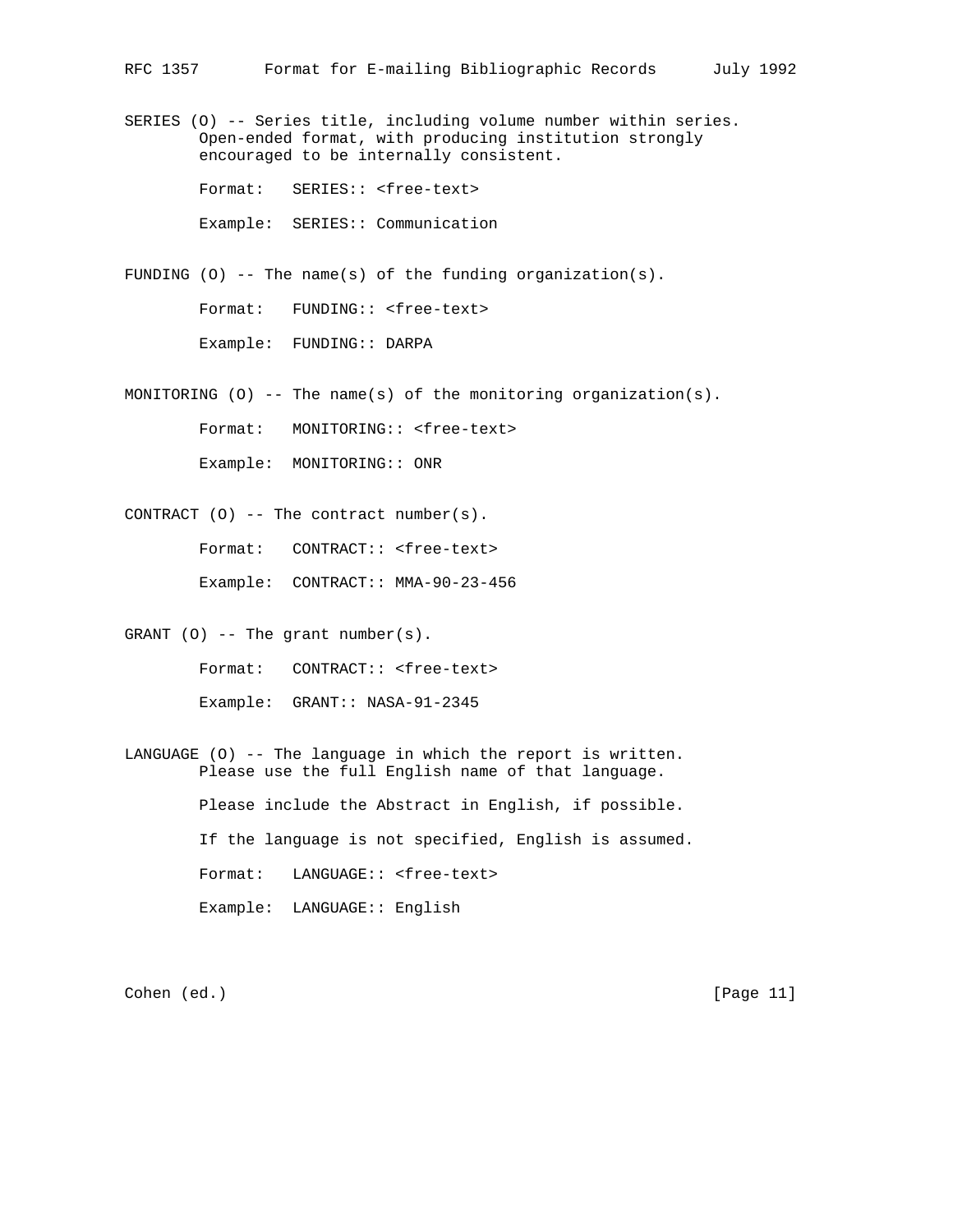NOTES (O) -- Miscellaneous free text.

Format: NOTES:: <free-text>

- Example: NOTES:: This report is the full version of the paper with the same title in IEEE Trans ASSP Dec 1976
- ABSTRACT (O) -- Highly recommended, but not mandatory. Even though no limit is defined for its length, it is suggested not to expect applications to be able to handle more than 10,000 characters.

 The ABSTRACT is expected to be used for subject searching since titles are not enough. Even if the report is not in English, an English ABSTRACT is preferable. If no formal abstract appears on document, the producers of the bibliographic records are encouraged to use pieces of the introduction, first paragraph, etc.

Format: ABSTRACT:: xxxx .............. xxxxxxxx xxxx .............. xxxxxxxx xxxx .............. xxxxxxxx xxxx .............. xxxxxxxx

END (M) -- This is a mandatory field. It must be the last entry of a record, identifying the record that it ends, by stating the same ID that was used at the beginning of the records, in its "ID::".

Format: END:: XXX

Example: END:: OUKS//CS-TR-91-123

>>>>>>> [END OF FORMAT DEFINITION] <<<<<<<

Cohen (ed.) [Page 12]